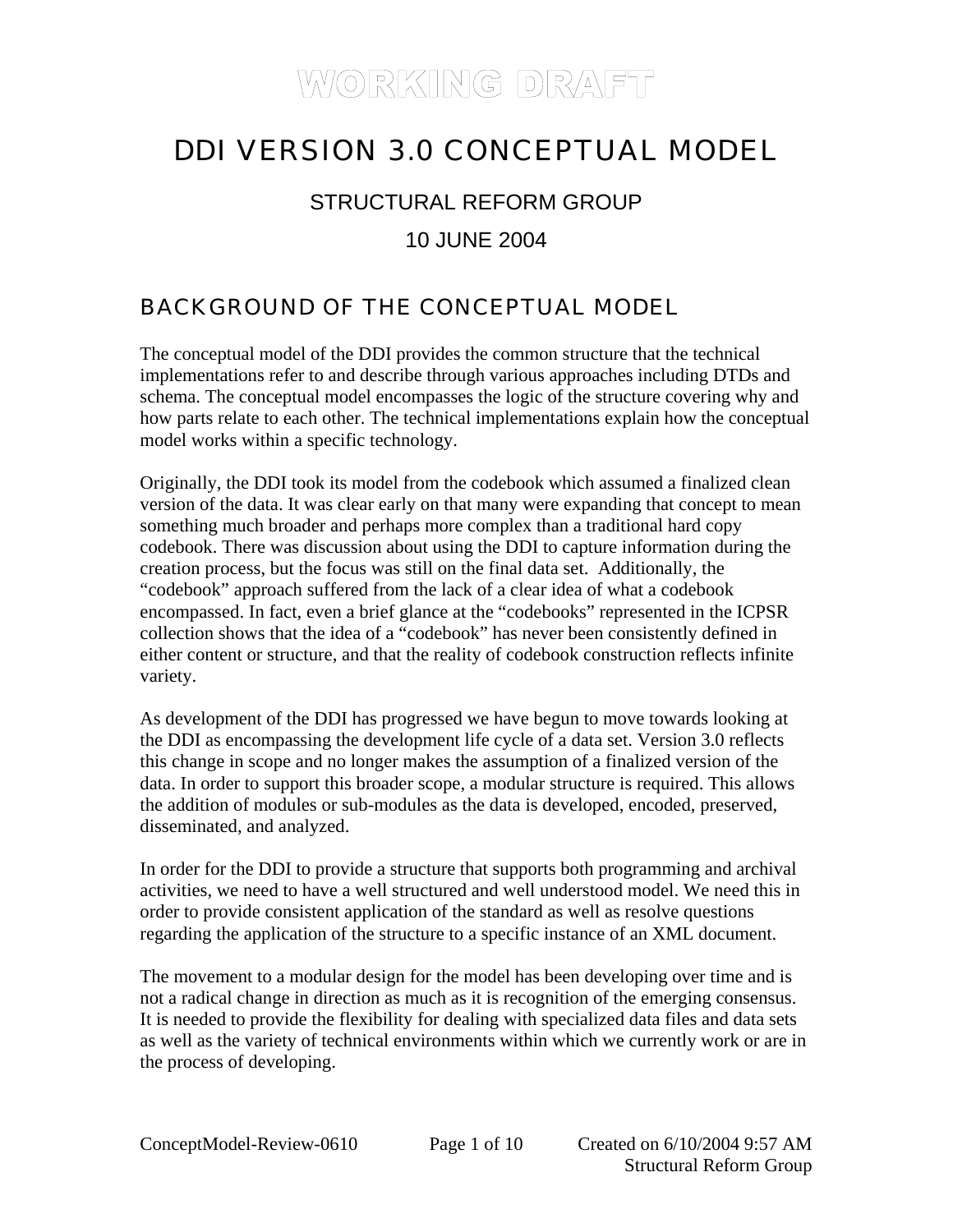### GOALS FOR MODULAR DESIGN

- To capture information on the creation of specific data within a production/technical environment in a way that it can be accurately transferred as the data travels through and outside of that environment
- To organize the modules so that they accurately record information about data and the data creations process AND contain the information on structures and relationships necessary for data discovery, extraction and manipulation
- To have basic modules that will work in all technical implementations (specialized modules may not work in all technical implementations)
- To provide specialized modules for special types of data or storage formats so that all elements in the DDI are used in a consistent way
- To organize the elements within modules so that if your system cannot handle a specific module the other modules will still work (use example of a physical store that is described in a specialized module)

### DESIGN OF MODEL

In many ways the original codebook concept captured a specific sub-set of information about the data at a specific point in time, a static picture. In the Version 3.0 model we wish to capture a more dynamic structure, recognizing what information continues through and what changes as the data moves through time. In short, we wish to capture the dynamic nature of the metadata. To do so we need to understand its life cycle.

The metadata life cycle as described by Ann Green and Jean-Pierre Kent in chapter 2.2 of MetaNet Work Package [1](#page-1-0): Methodology and Tools,<sup>1</sup> begins with a production phase model (input, throughput, output) and then expands this to include a conceptual phase prior to the input phase, and a repurposing and preservation phase after the output phase. The conceptual phase concentrates on the design issues that take place before a process starts. This includes the design of the entire process model.

"While output data are dependent on input data,, and can only be produced after input data have been collected, input metadata are inferred from output metadata. One cannot start thinking about what data to collect and how before one precisely knows what the end product will be and how it will be achieved." (Green & Kent, p.33)

The repurposing phase provides for the documentation of secondary analysis resulting from the original data output. The preservation phase focuses on the processes involved in long-term preservation of the data and metadata. This includes format changes to remove system or software dependencies, cleaning, integration and harmonization, and the development of related materials.

<span id="page-1-0"></span> 1 http://www.epros.ed.ac.uk/metanet/deliverables/D4/IST\_1999\_29093\_D4.pdf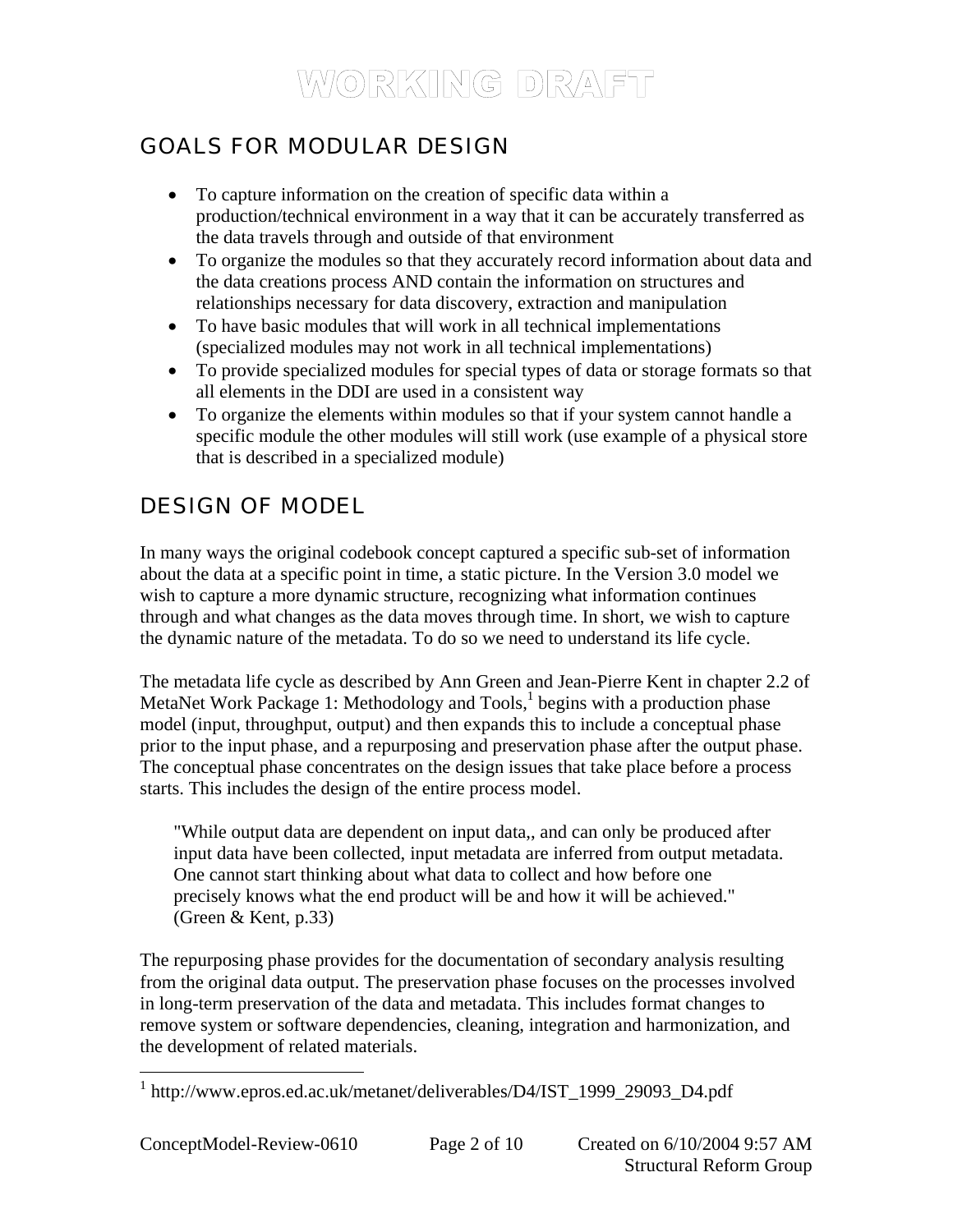

Figure 1: The DataMetadata life ovele

Figure 2 shows an initial working model provided by I-lin Kuo from a programming or data application perspective. I-lin Kuo's model (below) and the Green/Kent life cycle model have parallel features but different areas of detail and emphasis. The *Survey Design* could be seen as analogues to the concept phase described above. *Data Processing* encompasses "Data Processing & Analysis" and "Tech reports" while *Data Distribution* is similar in each. *Data Delivery* may cover parts of "Libraries", "Users", "Archives: Preservation", and "Repurposing", while *Data Analysis* would most likely be contained within the "Repurposing" phase of the Green/Kent model. By adding the module of *Data Discovery*, Kuo bring in the issue of how the information within the structured metadata and data are being used.



*Figure 2: I-lin Kuo Model* 

In Kuo's model the first two boxes focus on specific aspects of the creation of data and documentation, but miss some important details in terms of modeling the DDI, primarily the preservation aspects of archiving and the repurposing of the data discussed in the Green/Kent model. By combining features of the two life cycle models we get a fuller picture.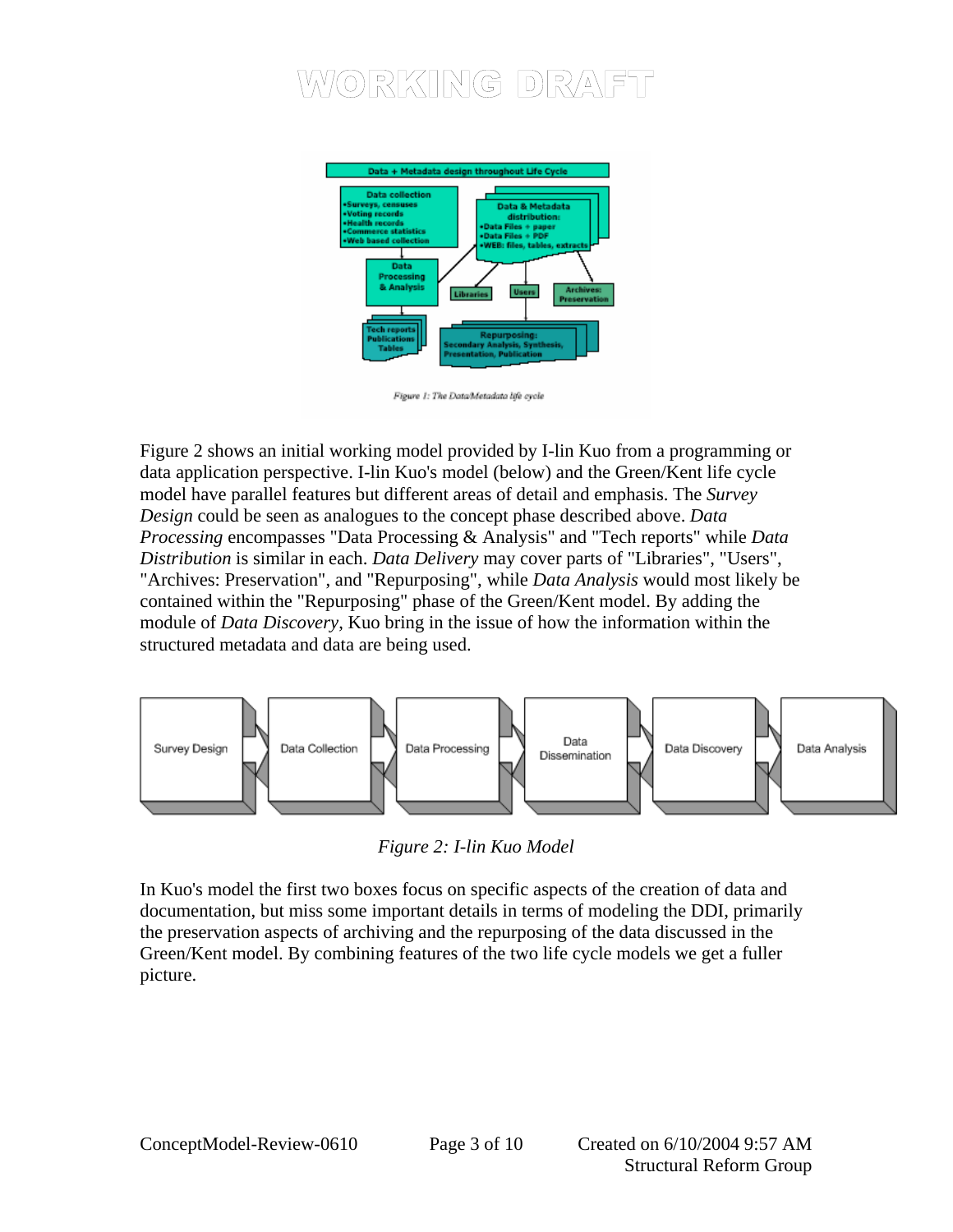

*Figure 3: Combined Life Cycle Model* 

The Combined Life Cycle Model incorporates either direct dissemination to users or through data archives and recognizes that data can be reprocessed at a later point in its life cycle, creating an iterative process. However, it is no longer a linear but a circular model. From the concept of time in this model, *Repurposing* follows *Data Analysis* and therefore can't feed back in time. One way to address this is that each circular path becomes a new instance.

We viewed *Repurposing* as being a secondary use of the data from a study. While multiple products could be planned for in the original conceptualization, collection, and processing of the data, *Repurposing* reflected a new conceptual framework. For example this might be a streamlined instructional data set, a specific sampling and restructuring of the data, or combining data from multiple sources to create a new data set (either physically or virtually). The implications of this view include the need for defining the relationships between data products conceived of during the conception process (such as the multiple products of the United States Decennial Census) as well as the ability to define both primary and secondary data sources within the *Data Collection* phase.

### THE BASIC VERSION 3.0 CONCEPTUAL MODEL

The model of metadata below focuses on what is done with the data, in other words the data's life cycle, as opposed to how it is used. Like the model above it contains both a conceptual and data collection module. Rather than a distribution module, further differentiation is given to the description of the output data, dividing it into logical structure and physical structure modules. A combination of the modules to this point (the metadata) and the data are then prepared for discovery and distribution by an entity (here described in the Archiving module) which may further enhance the data or metadata, provide internal identifiers and processing information, and impose rules of access and distribution. In a broad sense it could encompass the "Libraries", "Users", and "Archives: Preservation" phases of the Green/Kent model. It does not address *Data Discovery* or

ConceptModel-Review-0610 Page 4 of 10 Created on 6/10/2004 9:57 AM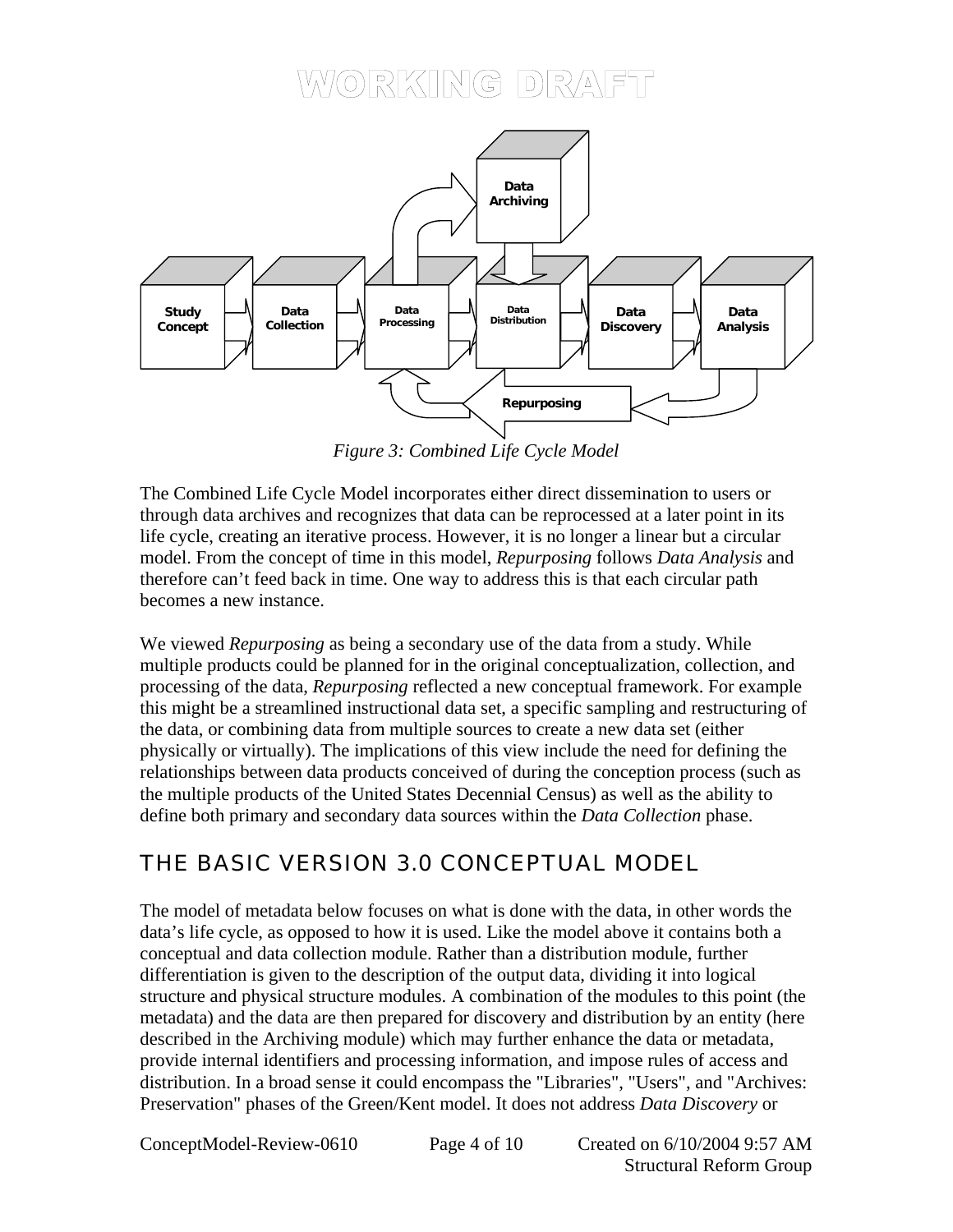*Data Analysis* directly, but instead sees these as processes to be supported by the contents of the modules included in the model below.



*Figure 4: Modules in the Conceptual Model* 

Each of the basic modules can contain multiple sub-modules to reflect the specific descriptive needs of different types of processes or materials. In addition, some modules may be replicated, say if you have two physical instances of the same data in different storage formats (example: ASCII Fixed Format and STATA Data File). In addition, there clearly needs to be a "wrapper" which identifies the modules and module sub-types included in any given instance.

### STRUCTURAL APPROACH FOR CONCEPTUAL MODEL

The color diagram of the DDI Version 3.0 Conceptual Model (attached), shows the interrelationship of the modules noted in Figure 4 and the those shown in Figure 2. It separates the use of the information in the metadata and data for study level discovery, detailed discovery, and data access. It is important to differentiate various points along this range of usage because of the issues surrounding interoperability with other metadata structures, high level search engines, and systems which are closely tied to a specific technology or use. The following design rules should be used to determine what belongs in each module and whether the module should have a persistent structure or have alternative structures to deal with specialized data files, studies, or technical needs.

#### DESIGN RULES

- Persistent sections should be separate from dynamic information
- Information modules should follow through the various lifecycle paths
- Information used for discovery should be in non-specialized modules
- Separation of dynamic materials and non-dynamic materials: What parts change when a data file moves from one "home" to another, or changes something like its physical storage structure? Theoretically those pieces should be modules that can be "swapped" out.
- Information discovery perspective: What information is needed at different levels of discovery/extraction/manipulation and what search engines would be accessing the information at each level? It is beneficial to keep information used by nonsocial science data specific discover systems together and/or uniformly accessible.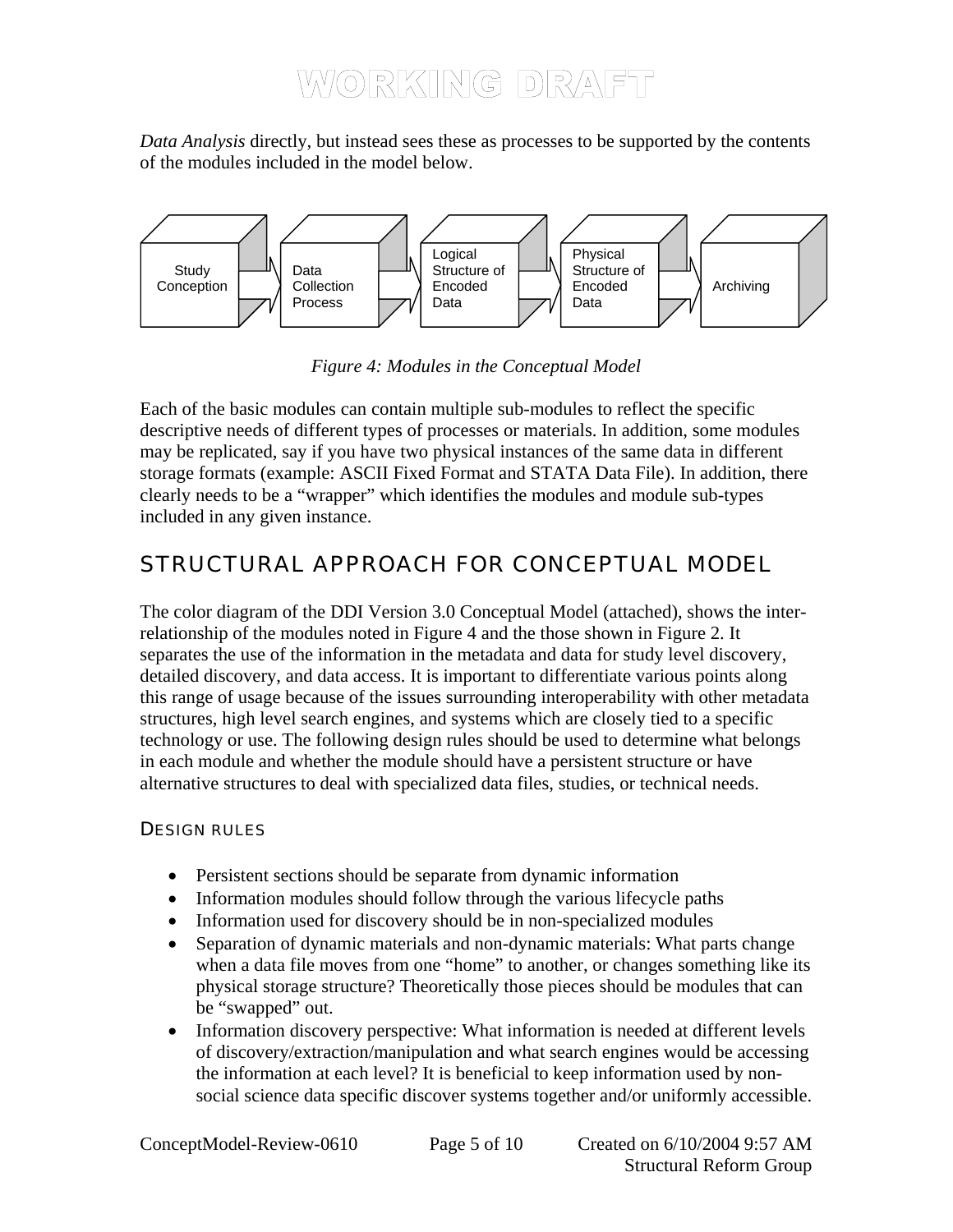#### IMPLICATIONS FOR DATA DISCOVERY

This structure has major implications for data discovery and use. First there are different levels of discovery and different approaches to discovery.

The most basic discovery approach is through the Dublin Core elements and the holding information for a specific archive. In short, what it is and where it is located. The Dublin Core information is persistent while the holding information will change. Dublin Core works for bibliographically based search systems but does not have the content detail or control of other widely used bibliographic systems. In particular it does not carry the geographic detail needed by most geographically based search systems. The use of the field COVERAGE by the Dublin Core does not following the restrictions imposed by geographic search systems and the Dublin Core does not provide options for coordinate based searching.

The next major level of discovery is in-depth identification of study contents at the level of variable or data items labels, category labels, universe statements and other information held in the logical structure material. This level of discover can answer specific questions about what data exists and if it is encoded in a manner that is useful for the individual user. It does not include, but is necessary for, the next level of use, that of data access and/or manipulation.

In order to access data the system needs to be able to identify the following pieces of information:

- Identification of the record and data items required
- Identification of the physical store and the location of the record and data items within that store (a link between the physical description and logical description)
- Logic of record selection
- Ability to process the specific physical data format
- Ability to output, manipulate and/or display the data retrieved from the physical store

#### MODULE CONTENTS

#### **Concept Module**

- $\bullet$  1 Not a repeatable base module
- Contains identifying information for XML; all Dublin Core elements
- Can be used as a stand-alone bibliographic record (not including holding information)
- Provide information on the context of the study, relationship to series or family of data sets
- Information on the purpose of the study, universe, and coverage in its broad aspects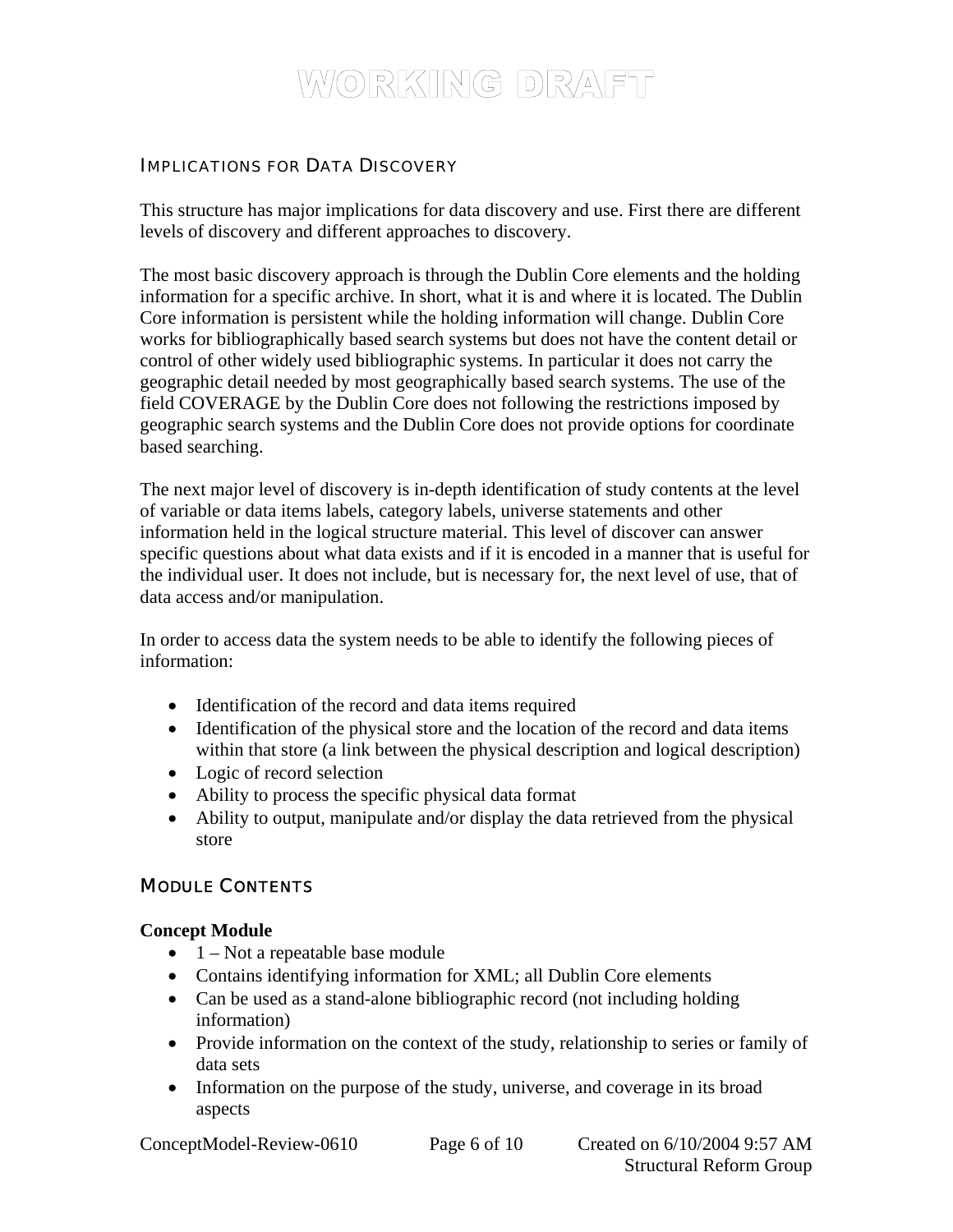#### **Data Collection Process Module**

- Should be able to have multiples of this...multiple questionnaires etc..
- Should this replicate or have different 'swappable' modules to reflect difference processes? Should this be a collection of sub-modules?
- Contain information on the development of the data collection tool and implementation
- Question text should go here as well as intent of questions and interviewer or recorder instruction (this allows questions to act as the source for multiple data items described in one or more logical encodings of the raw data.
- Should contain sub-modules for related resources used for processing or collecting data such as coding schemes, sampling software, etc.
- Should contain sub-modules to include or describe output materials related to the Data Collection and Processing

#### **Logical Encoding Module**

- Swappable and repeatable to reflect different types of logical data structures derived from the initial data collection
	- o Raw-Microdata
		- **Simple survey**
		- **Multiple file survey**
		- **Time series**
		- Dynamic
		- ..
	- o Aggregate
	- o Others
- Describes the logical encoding of the raw collected data
- Links to questions where appropriate and includes encoding instructions

#### **Physical Encoding Module**

- $\bullet$  1+ swappable and repeatable
- (Need to allow for multiple stores of the same data set without replicating everything)
- Different modules for different format types
	- o One dimensional
		- $rectangular$
		- hierarchical
	- o Two dimensional
		- rows and column
	- o Three dimensional
		- **•** rows/columns and layers
	- o Proprietary database
		- oracle
		- $\blacksquare$  sass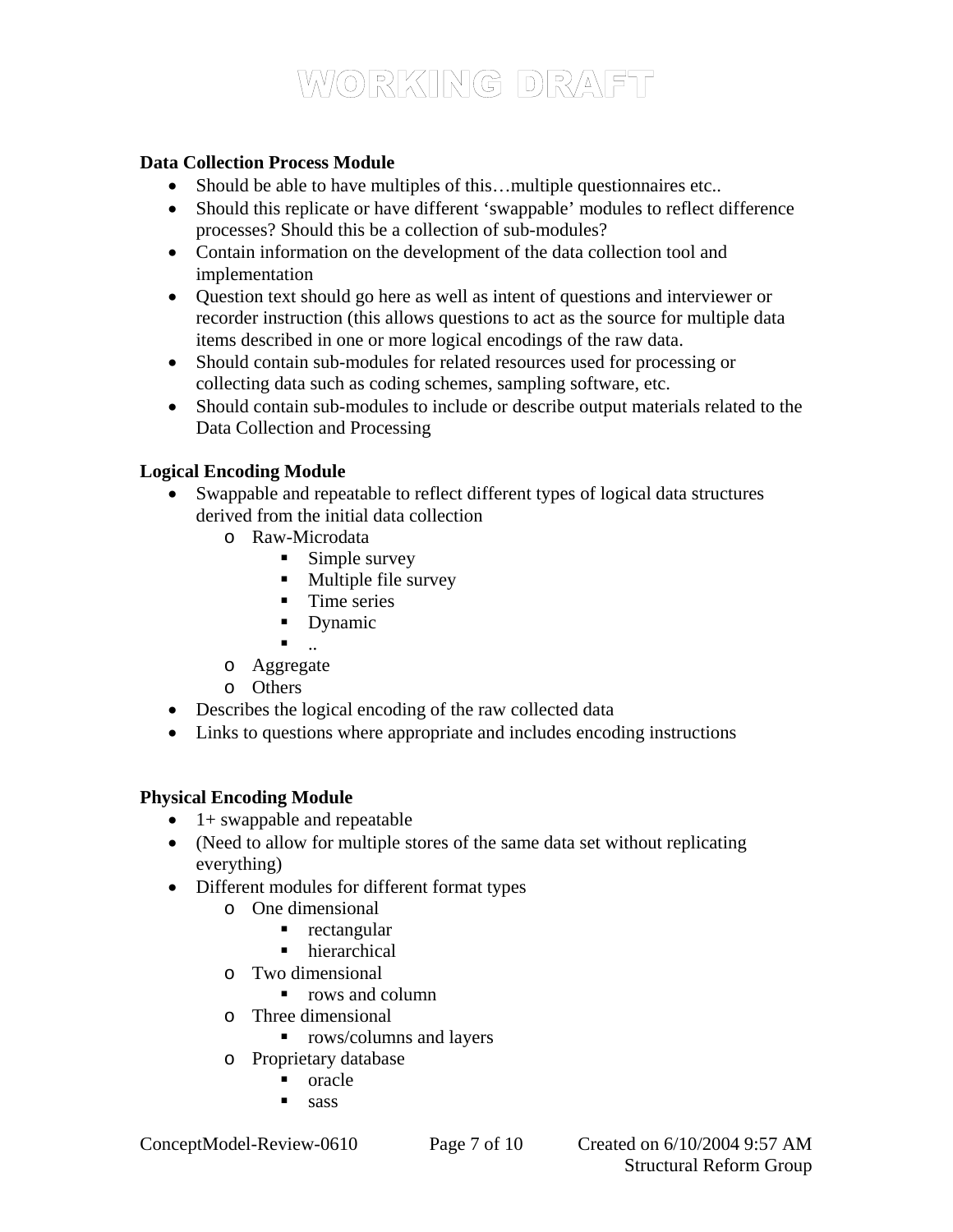$\blacksquare$  spss

- Links to logical encoded description of data items
- Provides gross file structure description and relationship information between files and/or records

#### **Archiving Module**

- 1 holding archive information
- Sub-modules could be swappable regarding restrictions, access criteria....how much do these differ? This is one area where individuality by archive is not a problem unless they want to share this access information. There could be a generic base module with swappable sub-modules

### POPULATING THE CONCEPTUAL MODEL

The attached color coded listing of elements from DDI Version 2.0 provides a preliminary suggestion of which module the current elements would fall into. Some of these elements are preceded by colored stars (\*) indicating that their "home" is unclear. This may be due to a number of reasons. Sometimes the element is not well differentiated and may contain a mixture of information. At other times the element is used in more than one way and its "home" depends on how it is used in a specific instance. These will be clarified as the conceptual model takes on more structure.

#### MAJOR QUESTIONS REMAINING

The following questions will need to be answered before the completion of the conceptual model. They have been raised a number of times in discussions both inside and outside of the DDI Alliance. The include

- How do we define an instance? What constitutes a new instance?
- What modules are required and what are the basic requirements of each module?
- How do we handle versions, editions and copies of the instance as a whole as well as the individual modules?
- How do we leverage the perspective of ISO 11-179 CMR to take advantage of the rich descriptive framework of the concepts underlying the data?
- How will the topics being discussed in the Substantive Working Groups be incorporated? We need to clarify where these will fit conceptually in the life cycle.

### **CONCLUSION**

This working draft sets out the basic conceptual model proposed for Version 3.0 of the DDI. We have tried to provide sufficient background information for others to understand our perspective and intent for the overall structure of Version 3.0. It is definitely still a work in progress and needs to be further defined, particularly in terms of the contents of the basic modules. However, we also need to confirm that the basic structure is sound and

ConceptModel-Review-0610 Page 8 of 10 Created on 6/10/2004 9:57 AM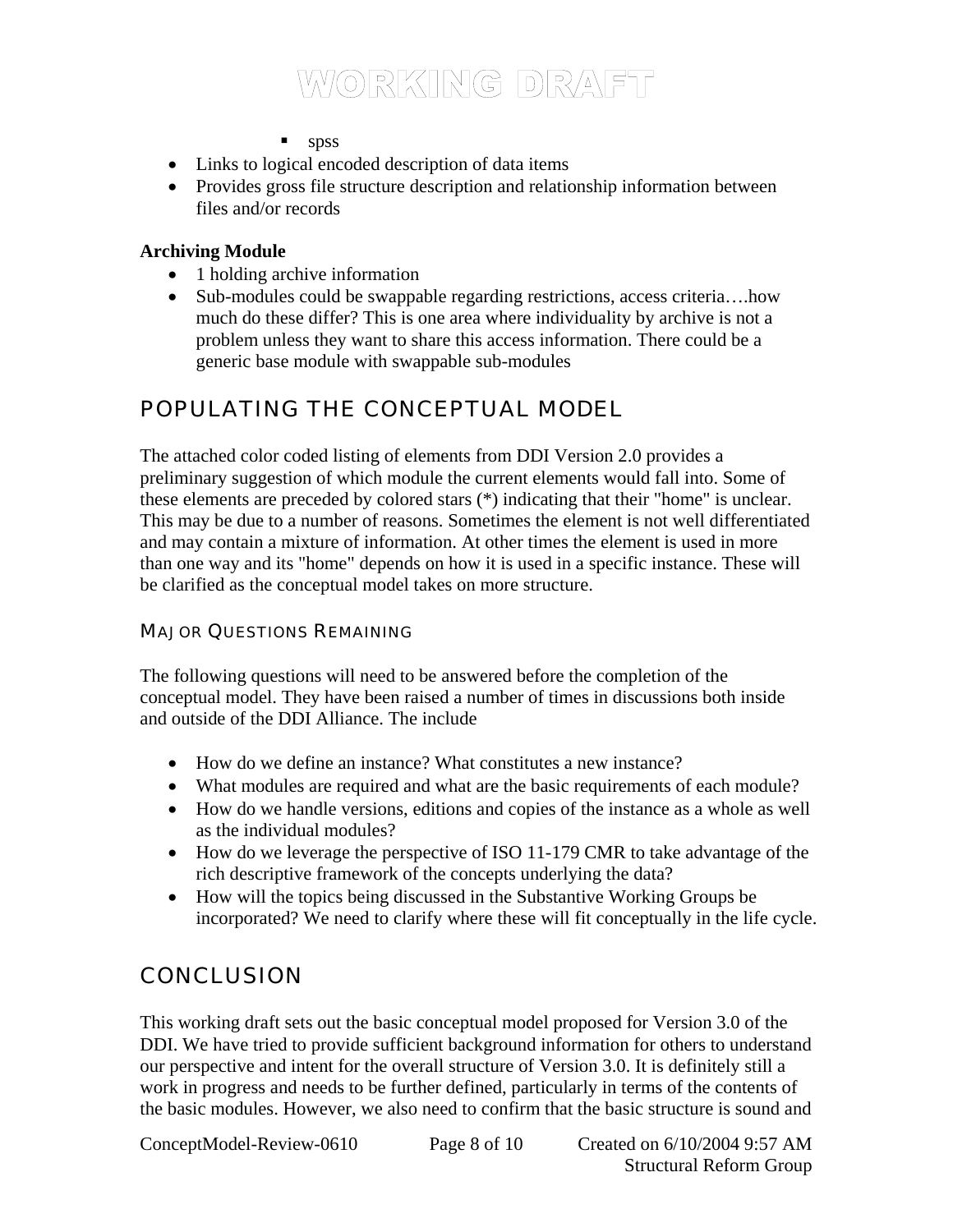comprehensive. In order to do that, in-put is required from the Expert Users Group. We propose the following process for accomplishing the development of the conceptual model and production of the first technical implementation by the end of 2004. The timeframe is suggestive and will be adjusted to fit the needs of group, but our goal is to have the conceptual model clearly defined by early October so that work can begin on the technical implementations.

| <b>Time Period</b>   | <b>Activity</b>                                                          |
|----------------------|--------------------------------------------------------------------------|
| Mid-June to Mid-July | Get feedback on the broad model                                          |
|                      | Answer questions if needed                                               |
|                      | Finalize the basic modules                                               |
| July                 | Clarify contents of the basic modules                                    |
|                      | Populate the structure with the current fields from Version<br>$\bullet$ |
|                      | 2.0                                                                      |
| August               | Get feedback on distribution of Version 2.0 items                        |
|                      | Clarify unclear relationships                                            |
| September            | Expert Committee review of final version                                 |

Please direct all comments and questions to the Expert Group Listserve <alliance-experts@icpsr.umich.edu>

### APPENDIX:

#### MULTIPLE USE MODULES, VERSIONS, EDITIONS, AND COPIES

The same data set could also have multiple versions of the same logical structure stored in different physical formats (similar to a translation of text). Finally the same original data set could have multiple editions where information in the logical structure has been corrected, limited in the coverage of elements or records (subsets) or contain added items such as recodes or alternative geographic codes. The graphic on the following page shows a tree of data sets resulting from a single study.

In this hierarchy the study had two editions of the logical structure. Edition 1 has three versions of the data set (for example, fixed format ASCII, a comma delimited file, and a proprietary data base file). Archive 1 hold a copy of all physical stores of each edition of the study. Archive 2 has a copy of one physical store for each edition, and Archive 3 has only a single physical store of edition 1.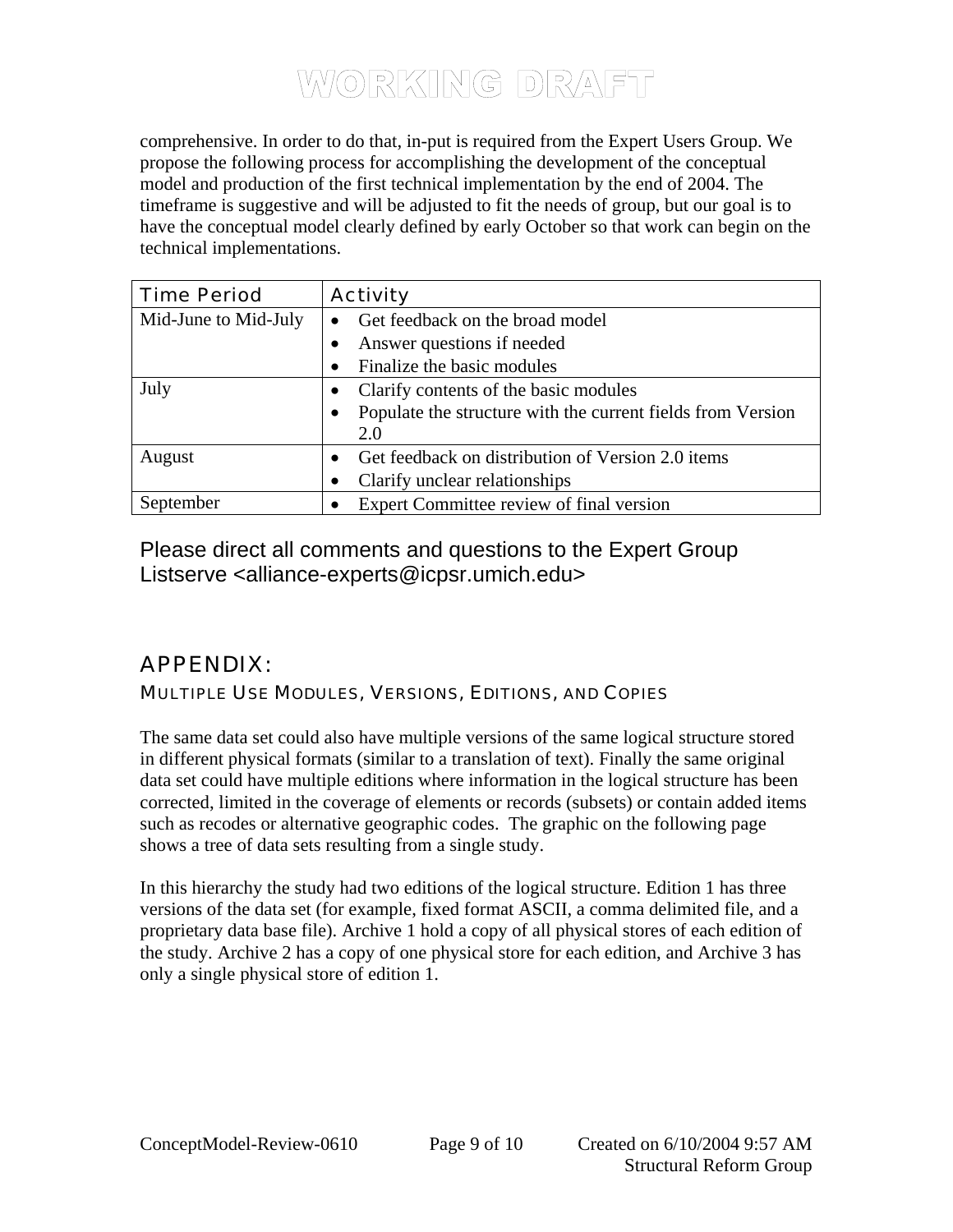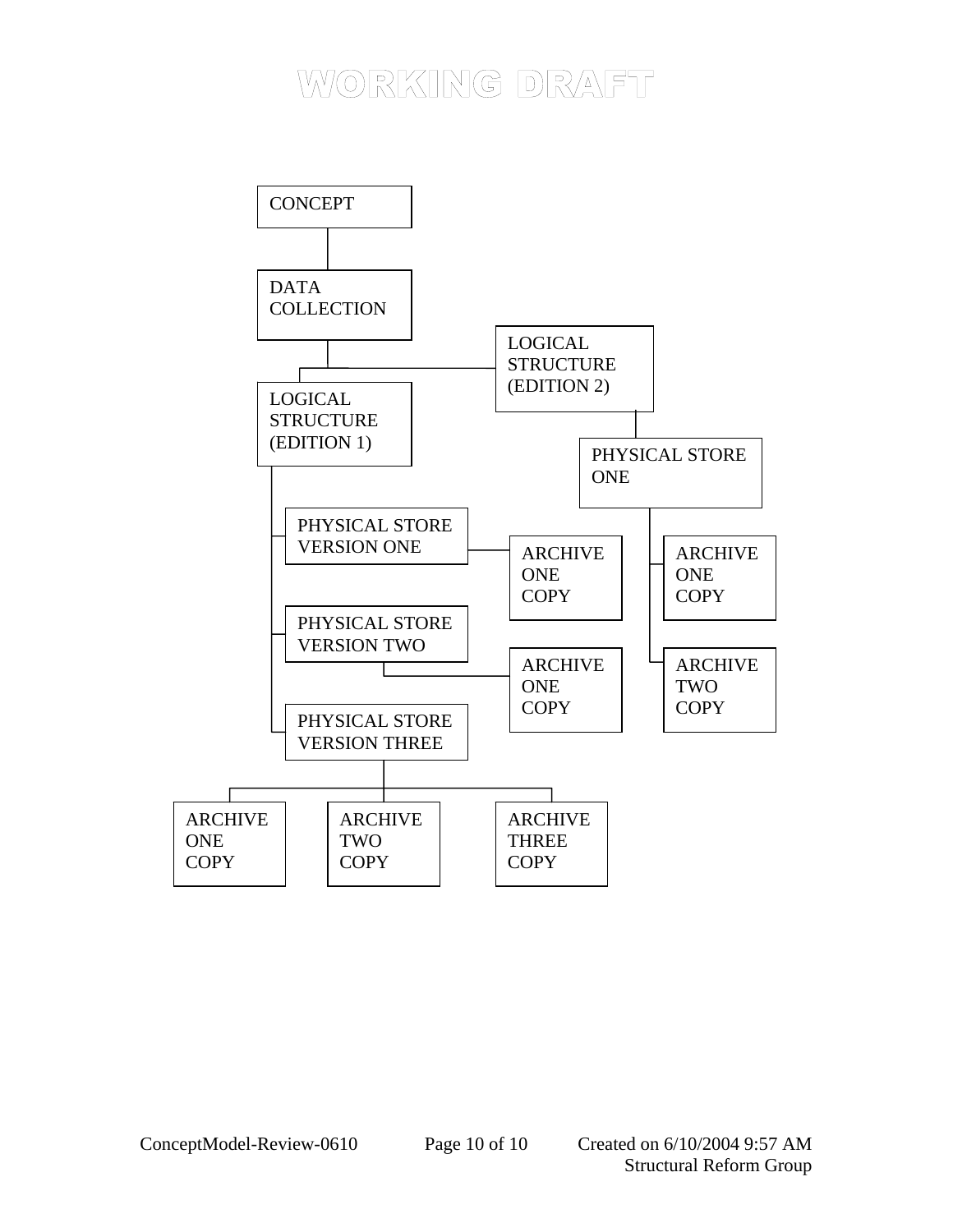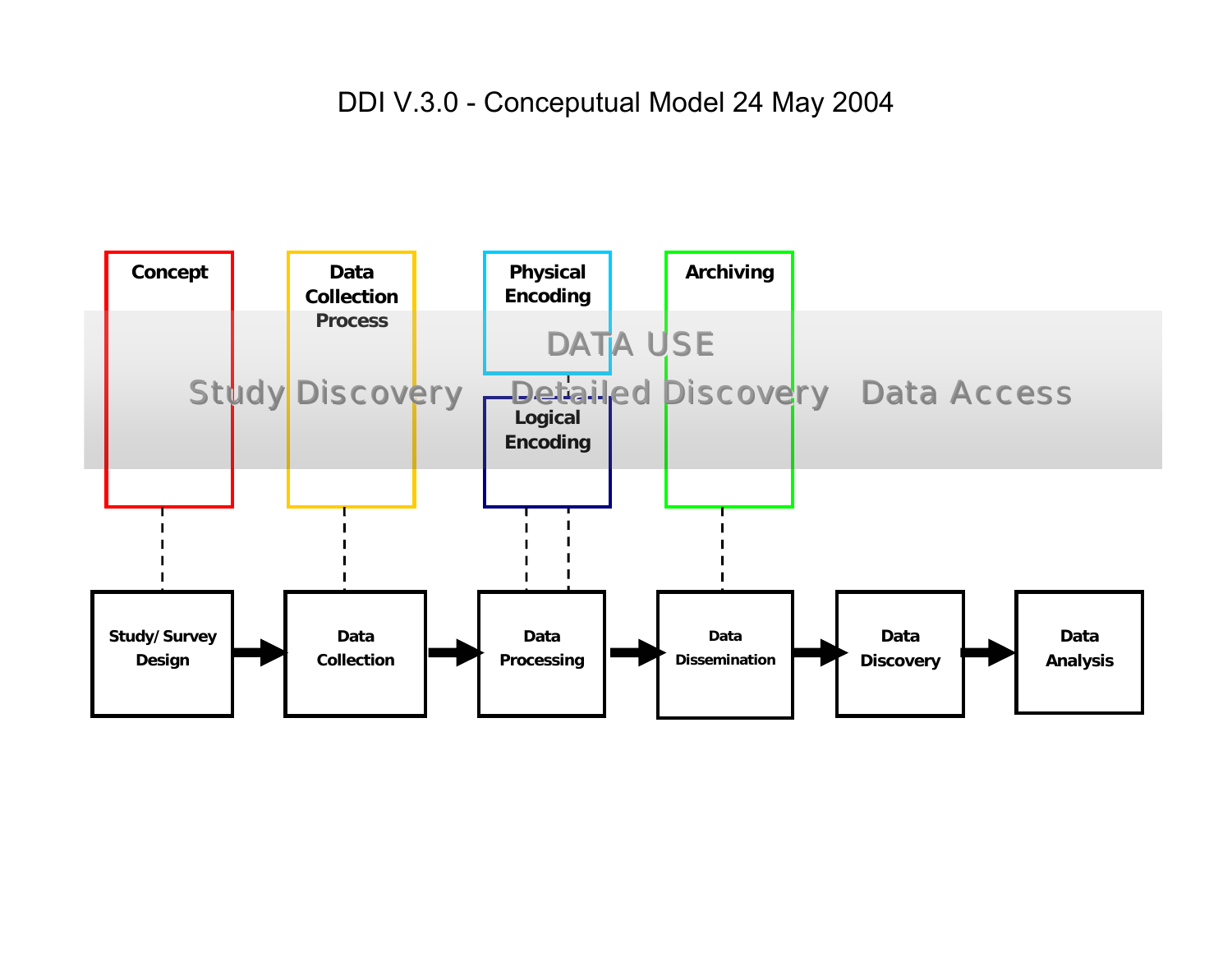+ == ELEMENT IS MANDATORY & REPEATABLE<br>? == ELEMENT IS OPTIONAL & NON-REPEATABLE DDR/ANFTT  $? == **ELEMENT** IS OPTIONAL & **NON-REPEATABLE**$ 

== ELEMENT IS MANDATORY & NON-REPEATABLE \* COULD BE SECTION DENOTED BY

0.0 codeBook 1.0 docDscr\* 1.1 citation? 1.1.1 titlStmt 1.1.1.1 titl 1.1.1.2 subTitl\* 1.1.1.3 altTitl\* 1.1.1.4 parTitl\* 1.1.1.5 IDNo\* 1.1.2 rspStmt? 1.1.2.1 AuthEnty\* 1.1.2.2 othId\* 1.1.3 prodStmt? 1.1.3.1 producer\* 1.1.3.2 copyright? 1.1.3.3 prodDate\* 1.1.3.4 prodPlac\* 1.1.3.5 software\* 1.1.3.6 fundAg\* 1.1.3.7 grantNo\* 1.1.4 distStmt? 1.1.4.1 distrbtr\* 1.1.4.2 contact\* 1.1.4.3 depositr\* 1.1.4.4 depDate\* 1.1.4.5 distDate? 1.1.5 serStmt? 1.1.5.1 serName\* 1.1.5.2 serInfo\* 1.1.6 verStmt\* 1.1.6.1 version? 1.1.6.2 verResp? 1.1.6.3 notes\* 1.1.7 biblCit? 1.1.8 holdings\*

1.1.9 notes\* \* 1.2 guide? 1.3 docStatus? 1.4 docSrc\* 1.4.1 titlStmt 1.4.1.1 titl 1.4.1.2 subTitl\*  $1.4.1.3$  altTitl\* 1.4.1.4 parTitl\* 1.4.1.5 IDNo\* 1.4.2 rspStmt? 1.4.2.1 AuthEnty\* 1.4.2.2 othId\* 1.4.3 prodStmt? 1.4.3.1 producer\* 1.4.3.2 copyright? 1.4.3.3 prodDate\* 1.4.3.4 prodPlac\* 1.4.3.5 software\* 1.4.3.6 fundAg\* 1.4.3.7 grantNo\* 1.4.4 distStmt? 1.4.4.1 distrbtr\* 1.4.4.2 contact\* 1.4.4.3 depositr\* 1.4.4.4 depDate\* 1.4.4.5 distDate? 1.4.5 serStmt? 1.4.5.1 serName\* 1.4.5.2 serInfo\* 1.4.6 verStmt\* 1.4.6.1 version? 1.4.6.2 verResp? 1.4.6.3 notes\* 1.4.7 biblCit?

DATA COLLECTION MODULEPHYSICAL ENCODING MODULE \* == ELEMENT IS OPTIONAL & REPEATABLE LOGICAL ENCODING MODULE

OBTAINING DATA MODULE

COLOR OF STAR DEPENDENT ON USE

1.4.8 holdings\* 1.4.9 notes\* 1.5 notes\* 2.0 stdyDscr+ 2.1 citation+ 2.1.1 titlStmt 2.1.1.1 titl 2.1.1.2 subTitl\* 2.1.1.3 altTitl\* 2.1.1.4 parTitl\* 2.1.1.5 IDNo\* 2.1.2 rspStmt? 2.1.2.1 AuthEnty\* 2.1.2.2 othId\* 2.1.3 prodStmt? 2.1.3.1 producer\* 2.1.3.2 copyright? 2.1.3.3 prodDate\* 2.1.3.4 prodPlac\* 2.1.3.5 software\* 2.1.3.6 fundAg\* 2.1.3.7 grantNo\* 2.1.4 distStmt? 2.1.4.1 distrbtr\* 2.1.4.2 contact\* 2.1.4.3 depositr\* 2.1.4.4 depDate\* 2.1.4.5 distDate? 2.1.5 serStmt? 2.1.5.1 serName\* 2.1.5.2 serInfo\* 2.1.6 verStmt\* 2.1.6.1 version? 2.1.6.2 verResp?

2.1.6.3 notes\* 2.1.7 biblCit? 2.1.8 holdings\* 2.1.9 notes\* 2.2 stdyInfo\* 2.2.1 subject? 2.2.1.1 keyword\* 2.2.1.2 topcClas\* 2.2.2 abstract\* 2.2.3 sumDscr\* 2.2.3.1 timePrd\* 2.2.3.2 collDate\* 2.2.3.3 nation\* 2.2.3.4 geogCover\* 2.2.3.5 geogUnit\* 2.2.3.6 geoBndBox? 2.2.3.6.1 westBL 2.2.3.6.2 eastBL 2.2.3.6.3 southBL 2.2.3.6.4 northBL 2.2.3.7 boundPoly? 2.2.3.7.1 polygon+ 2.2.3.7.1.1 point+ 2.2.3.7.1.1.1 gringLat 2.2.3.7.1.1.2 gringLon  $*$  2.2.3.8 anlyUnit\* \* 2.2.3.9 universe\* \* 2.2.3.10 dataKind\* 2.2.4 notes\* 2.3 method\*  $2.3.1$  dataColl\* 2.3.1.1 timeMeth\* 2.3.1.2 dataCollector\* 2.3.1.3 frequenc\* 2.3.1.4 sampProc\*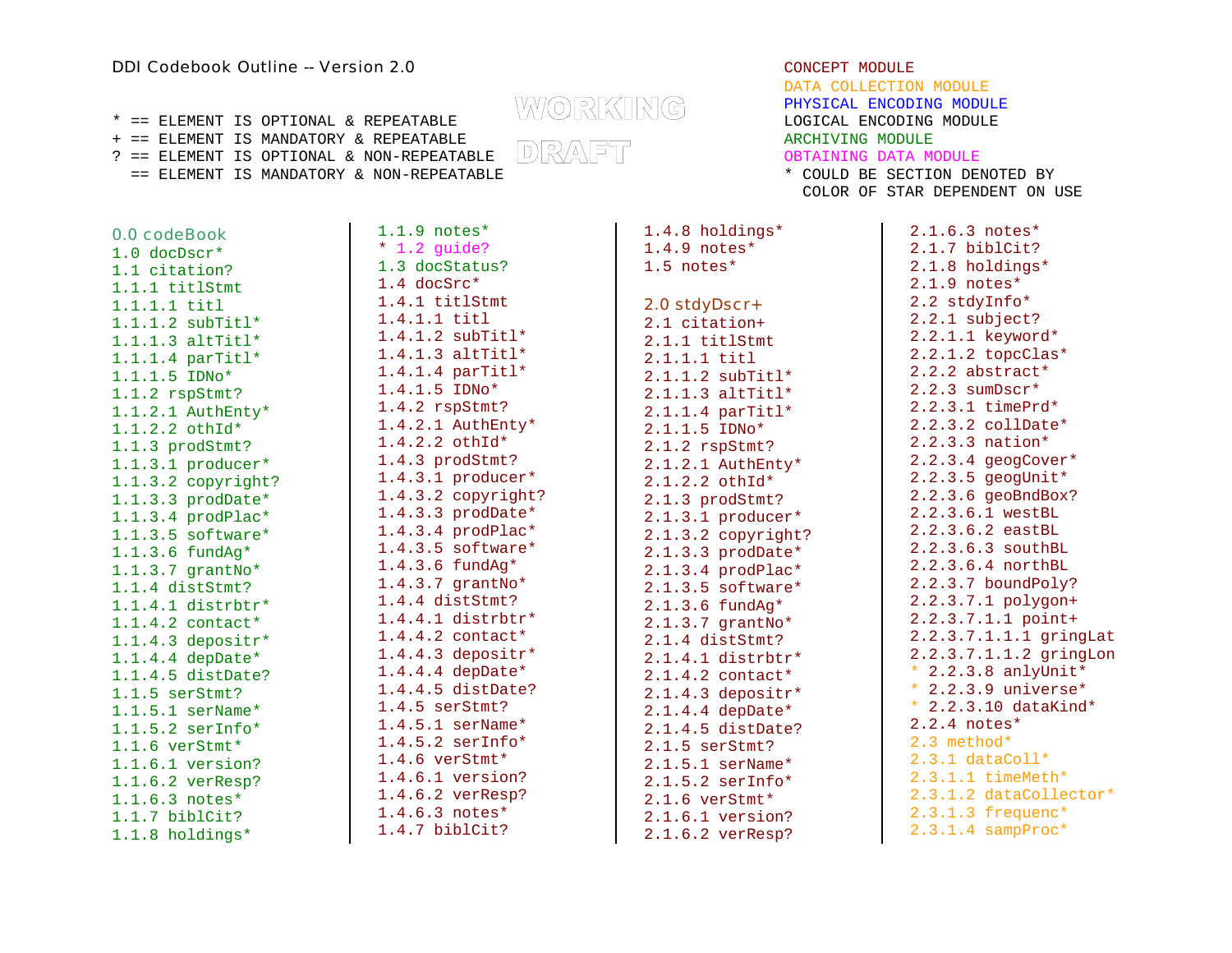#### **DDI Codebook Outline -- Version 2.0 CONCEPT MODULE** CONCEPT MODULE

+ == ELEMENT IS MANDATORY & REPEATABLE<br>? == ELEMENT IS OPTIONAL & NON-REPEATABLE DRVANFTT ARCHIVING DATA M ?  $=$  ELEMENT IS OPTIONAL & NON-REPEATABLE  $\Box$   $\Box$ 

COLOR OF STAR DEPENDENT ON USE

2.3.1.5 deviat\* 2.3.1.6 collMode\* 2.3.1.7 resInstru\* 2.3.1.8 sources? 2.4.3 notes\* 2.3.1.8.1 dataSrc\* 2.3.1.8.2 srcOrig\* 2.3.1.8.3 srcChar\* 2.3.1.8.4 srcDocu\* 2.3.1.8.5 sources\* 2.3.1.9 collSitu\* 2.3.1.10 actMin\* 2.3.1.11 ConOps\* 2.3.1.12 weight\* 2.3.1.13 cleanOps\* 2.3.2 notes\* 2.3.3 anlyInfo? 2.3.3.1 respRate\* 2.3.3.2 EstSmpErr\* 2.3.3.3 dataAppr\* 2.3.4 stdyClas? 2.4 dataAccs\* 2.4.1 setAvail\* 2.4.1.1 accsPlac\* 2.4.1.2 origArch? 2.4.1.3 avlStatus\* 2.4.1.4 collSize? 2.4.1.5 complete? 2.4.1.6 fileQnty? 2.4.1.7 notes\* 2.4.2 useStmt\* 2.4.2.1 confDec? 2.4.2.2 specPerm? 2.4.2.3 restrctn? 2.4.2.4 contact\* 2.4.2.5 citReq?

2.4.2.6 deposReq? 2.4.2.7 conditions? 2.4.2.8 disclaimer? \*\* 2.5 othrStdyMat\* \*\* 2.5.1  $relMat*$ \*\* 2.5.1.1 citation\* \*\* 2.5.2 relStdy\* \*\* 2.5.2.1 citation\*  $** 2.5.3$  relPubl\* \*\* 2.5.3.1 citation\*  $** 2.5.4$  othRefs\* \*\* 2.5.4.1 citation\* 2.6 notes\*

#### 3.0 fileDscr\*

3.1 fileTxt\* 3.1.1 fileName? 3.1.2 fileCont? 3.1.3 fileStrc? 3.1.3.1 recGrp\* 3.1.3.1.1 labl\* 3.1.3.1.2 recDimnsn? 4.1.6 notes\* 3.1.3.1.2.1 varQnty? 3.1.3.1.2.2 caseQnty? 3.1.3.1.2.3 logRecL? 3.1.3.2 notes\* 3.1.4 dimensns?  $3.1.4.1$  caseOnty\* 3.1.4.2 varQnty\* 3.1.4.3 logRecL\* 3.1.4.4 recPrCas\* 3.1.4.5 recNumTot\* 3.1.5 fileType? 3.1.6 format?

DATA COLLECTION MODULEPHYSICAL ENCODING MODULE  $* =$  ELEMENT IS OPTIONAL & REPEATABLE  $\text{W} \textcircled R \text{KIN} \textcircled R$  . PHYSICAL ENCODING MODULE == ELEMENT IS MANDATORY & NON-REPEATABLE \* COULD BE SECTION DENOTED BY

> 3.1.7 filePlac? 3.1.8 dataChck\* 3.1.9 ProcStat? 3.1.10 dataMsng? 3.1.11 software\* 3.1.12 verStmt? 3.1.12.1 version? 3.1.12.2 verResp? 3.1.12.3 notes\* 3.2 locMap? 3.2.1 dataItem\* 3.2.1.1 CubeCoord\* 3.2.1.2 physLoc\* 3.3 notes\*

#### 4.0 dataDscr\*

4.1 varGrp\* 4.1.1 labl\* 4.1.2 txt\* 4.1.3 concept\* 4.1.4 defntn? 4.1.5 universe? 4.2 nCubeGrp\* 4.2.1 labl\* 4.2.2 txt\* 4.2.3 concept\* 4.2.4 defntn? 4.2.5 universe? 4.2.6 notes\* 4.3 var\* 4.3.1 location\* 4.3.2 labl\* 4.3.3 imputation? 4.3.4 security?

4.3.5 embargo? 4.3.6 respUnit? 4.3.7 anlysUnit? 4.3.8 qstn\* 4.3.8.1 preQTxt\* 4.3.8.2 qstnLit\* 4.3.8.3 postQTxt\* 4.3.8.4 forward\* 4.3.8.5 backward\* 4.3.8.6 ivuInstr\* 4.3.9 valrng\* 4.3.9.1 range\* 4.3.9.2 item\* 4.3.9.3 key? 4.3.9.4 notes\* 4.3.10 invalrng\* 4.3.10.1 range\* 4.3.10.2 item\* 4.3.10.3 key? 4.3.10.4 notes\*  $4.3.11$  undocCod $*$ 4.3.12 universe\* 4.3.13 TotlResp? 4.3.14 sumStat\* 4.3.15 txt\* 4.3.16 stdCatgry\* 4.3.17 catgryGrp\* 4.3.17.1 labl\* 4.3.17.2 catStat\* 4.3.17.3 txt\* 4.3.18 catgry\* 4.3.18.1 catValu? 4.3.18.2 labl\* 4.3.18.3 txt\* 4.3.18.4 catStat\*